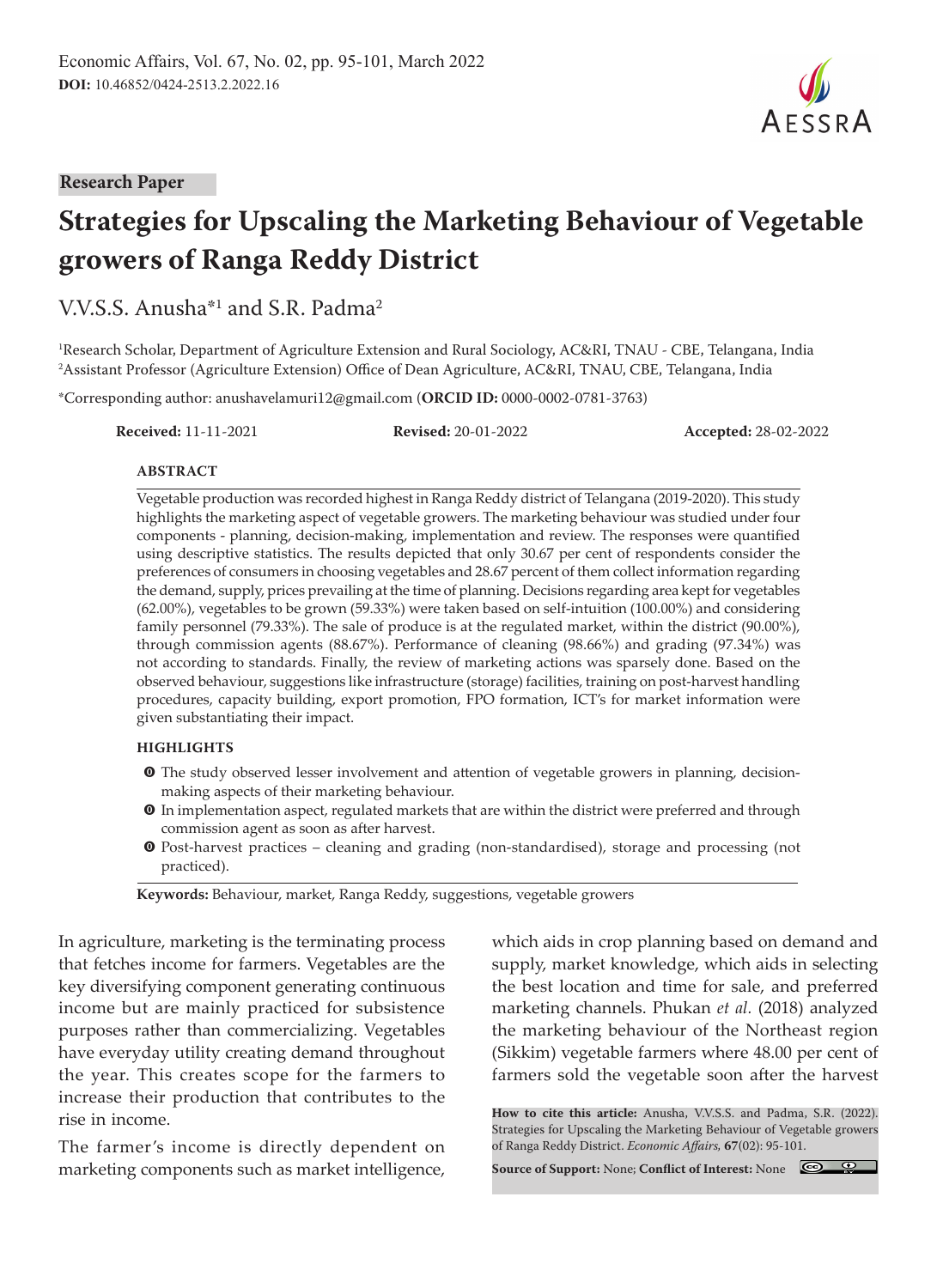irrespective of prices as vegetables are perishable (40.00%) and non-availability of cold storage facilities (25.00%). The sale was through village level middle mam (44.00%) at weekly markets (36.00%) as it fetches better price (42.00%).

Ranga Reddy district is rich in horticulture crops leading in total acreage under vegetables and total production. For 2019-2020 the total production was 3,85,135 MTS covering an area of 58,318 acres. Major vegetables grown were - tomatoes, leafy vegetables, carrots. Following them - brinjal, green chilli, okra, beans, ridge gourd, cabbage, onion, beetroot, bitter, and bottle gourd (RangaReddy district, 2021).It created a need to understand the marketing behaviour of vegetable growers, different components considered by the vegetable growers, and advocate suggestions to upscale it to improve production, the productivity of vegetables, income that contribute to the livelihood of farmers.

# **METHODOLOGY**

# **Description of the study area**

The study area Ranga Reddy district is a periurban area close to the state's capital Hyderabad. Agriculturally, it falls in Southern Telangana Zone predominantly with red soils. It receives an annual rainfall of 846.2 mm (Telangana State Development Planning Society, 2020). Drip irrigation facilitates taking up vegetables in all three agriculture seasons-Kharif, Rabi, and Summer. It has nine Agriculture Market Committees out of 192 in Telangana state and four rythu bazars (farmers market), allowing the farmers for direct sale of vegetables to end consumers.

# **Sampling method and Procedure**

Telangana state was conveniently selected by the researcher for being the resident of the area and acquainted with local situations and language ease the accessing of respondents in the study area. Ranga Reddy district of Telangana leads in area and production of vegetables (RSSS data 2018-19, 2019-2020), therefore purposively selected for the study. The study included blocks and villages with leading areas under vegetable production based on the purposive selection. The top three blocks were Chevella, Ibrahimpatnam, and Shabad, and from each mandal, three leading villages under

the area of vegetables were selected. From a total of nine villages 150 respondents were selected proportionately to collect appropriate responses.

#### **Scales and Method of Data collection**

An interval scale constructed by Nirban (2004) and followed by Sapte (2018) to study the marketing behaviour includes four components *viz.,*planning, decision-making, implementation, and review. This scale was adopted in the present study to have an in-depth analysis of the market situation of vegetable growers. The researcher held the survey after pre-testing the interview schedule in a nonsample area and made necessary corrections.

# **METHOD OF DATA ANALYSIS**

The data was collected and tabulated accordingly using Descriptive statistics (Frequency and Percentage). Based on the results obtained, the researcher formulated necessary suggestions to upscale the marketing behaviour of vegetable growers.

# **RESULTS AND DISCUSSION**

Marketing behaviour defined as a set of actions from the time of harvest to the sale focuses only on the implementation aspect of the individual. Planning, decision-making, and review of that specific behaviour give a wholesome understanding of the vegetable grower.

# **(A) Planning**

It is operationally defined as a pre-determined plan drawn by every vegetable grower regarding future activities. When enquired about various planning activities majority of respondents did not collect information about institutions/ persons engaged in the marketing of produce (99.33%) and ignored understanding the distribution of vegetable produce (98.67%) as tabulated in Table 1.

The majority of them opted 'Never' regarding selecting institutions or persons (88.00%) and marketing channel selection (83.37%) based on the profit. Similarly, 66.00 per cent of them never studied the available resources and facilities in the planning stage. It could be interpreted from the above that respondents disregard the planning stage of vegetable production. Their farming expertise,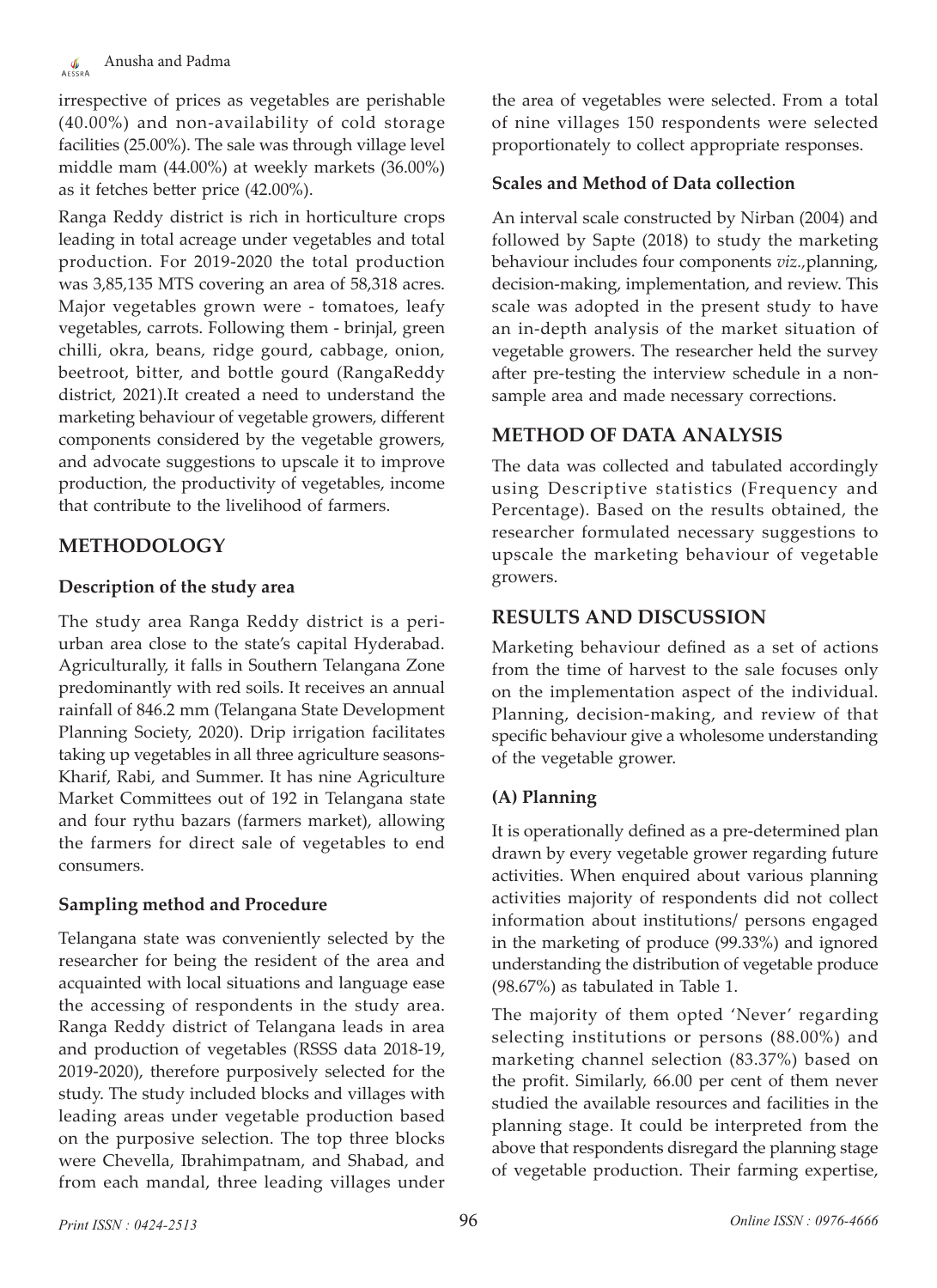|          |                                                                                              | Response    |            |              |  |
|----------|----------------------------------------------------------------------------------------------|-------------|------------|--------------|--|
| Sl. No.  | <b>Marketing Activities</b>                                                                  | Always      | Sometimes  | <b>Never</b> |  |
|          |                                                                                              | No. (%)     | No. (%)    | No. (%)      |  |
| Planning |                                                                                              |             |            |              |  |
| 1        | Study availableresources and facilities in the area<br>before cultivation of vegetables      | 35 (23.33)  | 16(10.67)  | 99 (66.00)   |  |
| 2        | Understand the needs of consumer before choosing the 46 (30.67)<br>vegetables                |             | 29 (19.33) | 75 (50.00)   |  |
| 3        | Understand the distribution of vegetable produce                                             | 0(0.00)     | 2(1.33)    | 148 (98.67)  |  |
| 4        | Collect information about institutions/ persons engaged 0 (0.00)<br>in marketing of produces |             | 1(0.67)    | 149 (99.33)  |  |
| 5        | Decide marketing channel which fetches maximum<br>profit                                     | 8(5.33)     | 17(11.33)  | 125 (83.37)  |  |
| 6        | Select institution or person which brings maximum<br>profit through sale of vegetables       | 5(3.33)     | 13 (8.67)  | 132 (88.00)  |  |
| 7        | Collect required information about markets (Ex-<br>demand, Prices, Quality, etc.)            | 43 (28.67)  | 28 (18.66) | 79 (52.67)   |  |
| 8        | Use various sources to collect market information                                            |             |            |              |  |
|          | Newspaper                                                                                    | 32 (21.33)  | 19 (12.67) | 99(66.00)    |  |
|          | Radio                                                                                        | 0(0.00)     | 0(0.00)    | 150 (100.00) |  |
|          | Television                                                                                   | 44 (29.33)  | 27 (18.00) | 79 (52.67)   |  |
|          | Agricultural Produce Marketing Committee (APMC's)                                            | 0(0.00)     | 0(0.00)    | 150 (100.00) |  |
|          | Farmers in the village                                                                       | 128 (85.33) | 16(10.67)  | 6(4.00)      |  |
|          | Internet                                                                                     | 22 (14.67)  | 10(6.67)   | 118 (78.67)  |  |
|          | Marketers                                                                                    | 0(0.00)     | 0(0.00)    | 150 (100.00) |  |

**Table 1:** Planning component of marketing behaviour (n = 150)

acquaintance with the package of practices, routine marketing practices made planning for vegetable cultivation unessential.

Sapate's (2018) research on the horticultural crop pomegranate highlighted respondents' participation in planning. Pomegranate could be understood as an orchard crop that takes 4-5 years to yield the economic part and has a 120-130 day gap between pickings. As a result, it may have demanded meticulous preparation of marketing operations.

Table 1 also highlights that only 30.67 per cent of vegetable growers 'Always' appraised the needs of consumers before selecting the vegetables and about 28.67 per cent 'Always' acquired market information as - demand, prices, quality.

When asked about the sources of collecting market information, 85.33 per cent of them mentioned about the farmers in the village as 'Always' next to which were T.V (29.33%) and Newspaper (21.33%) but lesser significant than the first. About 14.67 per cent of them always accessed the internet for market information. A noteworthy point was APMC's and

Marketers (100.00% 'Never') are not at all consulted in the planning stage.

**(B) Decision-making**: It is selecting a course of action after considering different alternatives. As decision-making stands as the core of planning the vegetable growers were interviewed about their action plan and the results have been tabulated underneath in Table 2.

Allocation of the area under vegetable production (62.00%) and vegetables (varieties) to be grown (59.33%) are two such economic decisions that are 'Always' taken by respondents whereas, capital management was ignored (82.00% opted 'Never'). In discussions respondents stated that major farm decisions were made considering the seasonality and the availability of inputs (seeds) and resources (labour, water).

Respondents when asked about the sources they rely on making decisions all 150 of them claimed self-intuition extended to family personnel (79.33%) and progressive farmers (57.33%). It was observed that extension personnel were barely contacted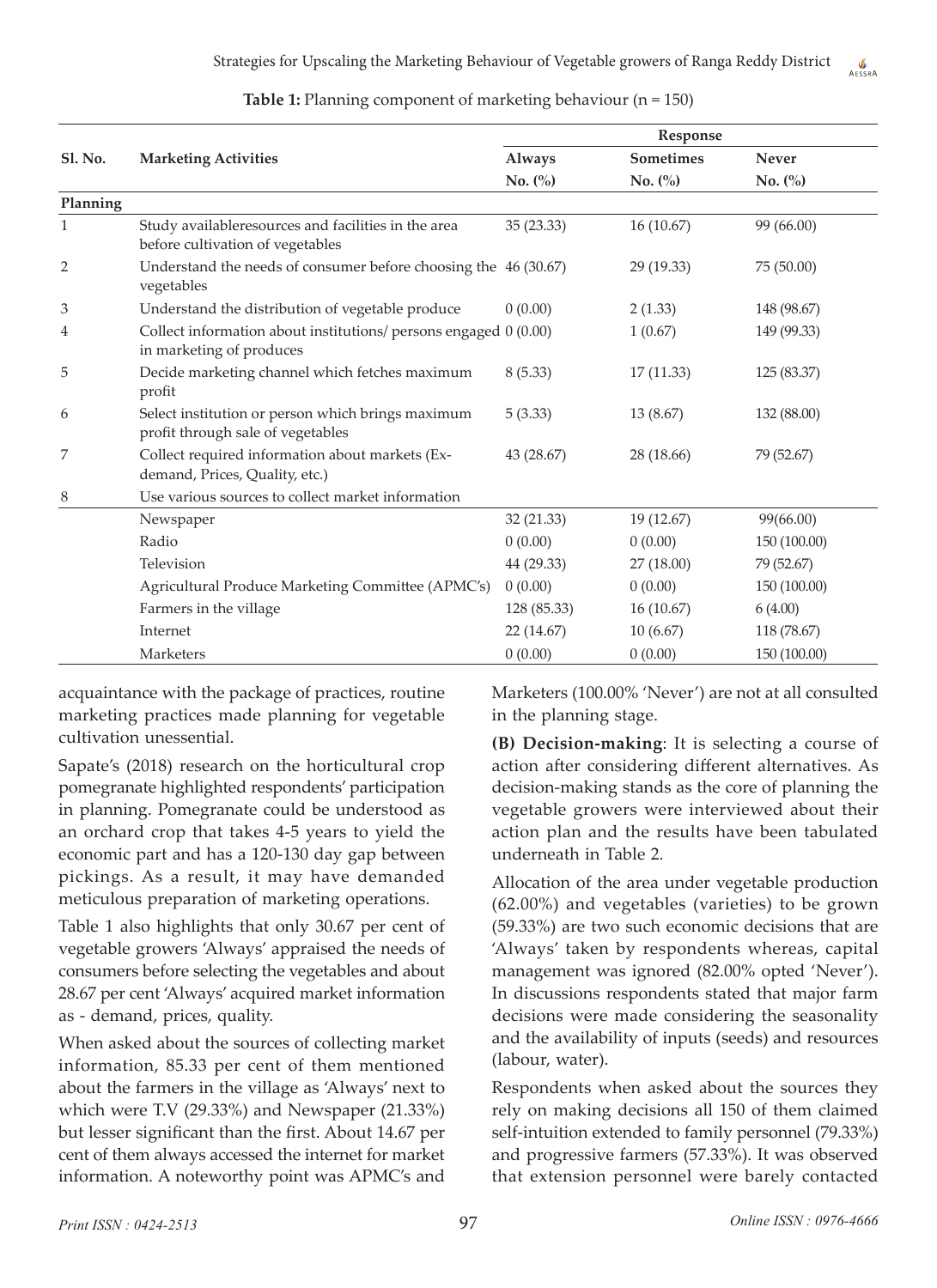| Decision-making / Action Plan     |                                                 | Response      |                  |              |  |
|-----------------------------------|-------------------------------------------------|---------------|------------------|--------------|--|
|                                   |                                                 | <b>Always</b> | <b>Sometimes</b> | Never        |  |
|                                   |                                                 | No. (%)       | No. (%)          | No. (%)      |  |
| Activities decided after planning |                                                 |               |                  |              |  |
| 1                                 | Vegetables (what all) and varieties to be grown | 89 (59.33)    | 26 (17.34)       | 35(23.33)    |  |
| 2                                 | Management of markets                           | 19 (12.67)    | 23(15.33)        | 108 (72.00)  |  |
| 3                                 | Area allocation for each vegetable              | 93 (62.00)    | 30 (20.00)       | 27(18.00)    |  |
| 4                                 | Cultivation technology to be followed           | 6(4.00)       | 19 (12.67)       | 125 (83.33)  |  |
| 5                                 | Sources and methods of procuring inputs         | 18 (12.00)    | 11(7.33)         | 121 (80.67)  |  |
| 6                                 | Capital management                              | 5(3.33)       | 22 (14.67)       | 123 (82.00)  |  |
|                                   | Sources consulted while taking decisions        |               |                  |              |  |
| 1                                 | Progressive farmers                             | 86 (57.33)    | 40(26.67)        | 24 (16.00)   |  |
| 2                                 | Self-intuition                                  | 150 (100.00)  | 0(0.00)          | 0(0.00)      |  |
| 3                                 | Successful marketers                            | 0(0.00)       | 0(0.00)          | 150 (100.00) |  |
| 4                                 | Family personnel                                | 119 (79.33)   | 14 (9.34)        | 17(11.33)    |  |
| 5                                 | Extension personnel                             | 4(2.67)       | 5(3.33)          | 141 (94.00)  |  |
| 6                                 | APMC personnel                                  | 0(0.00)       | 0(0.00)          | 150 (100.00) |  |

**Table 2:** Decision-making component of marketing behaviour (n = 150)

(2.67%) following it APMC personnel and successful marketers were not at all involved in the decisionmaking process. Farming was considered as a personal activity by the vegetable growers thereby restrict the decision-making to self and localite sources. These results were on par with Rawal and Ansari (2020).

Respondents claimed that extension personnel were approached for availing subsidies procuring inputs, issuance of deeds for government procurement of cereals, pulses, cotton, and insurance settlements rather than involving in the marketing aspect of vegetables.

**(C) Implementation:** It consists of the execution part of the marketing behaviour. As the results from Table 3 shows only 24.67 percent of respondents only cultivate the vegetables (varieties) as decided. The unavailability of resources, crop failure due to vagaries in the environment act as constraints for the implementation of the plan. As the involvement of extension personnel in decision making, management of markets was insignificant reflected the same in implementation.

Vegetable (carrot, beetroot, tomato) growers preferred the regulated markets (90.00%) followed by local markets (28.00%). It was reasoned that the regulated markets ensure the sale of huge quantities yielded in preliminary harvests. At later pickings/ harvest when the quantum of yield is low, nearby local markets are trusted. The results observed from table 3 underlined that retail markets were a market source practiced by vegetable growers ('Sometimes' by 18.67%).

Exports and inter-state marketing was not practiced (100.00% 'Never ') by the vegetable growers confining themselves completely to within state (100.00% 'Always'). The lower yields due to the lesser acreage kept for vegetable production along with low credit access restricted them to commercialize the vegetable production.

About 95.00 per cent of respondents always marketed within the district 32.00 and 18.67 percent in mandal and village markets respectively. The transport facilities, the distance of markets, prevailing prices were the factors considered before the choice of marketplace.

The cleaning and grading operations were done mandatorily ('Always'- 98.66, 97.34%) but not according to any standards. These results are in concordance with Soni *et al.* (2018). Other postharvest operations like Storage, Processing, and Packaging were not exercised by respondents (100.00% - 'Never').

Private sources (Trucks, Tempos) were 'Always' preferred source by 86.00 per cent of vegetable growers. The study area (peri-urban) was accessible with public transport but road facilities were sparsely opted for it (6.00, 10.00% - 'Always',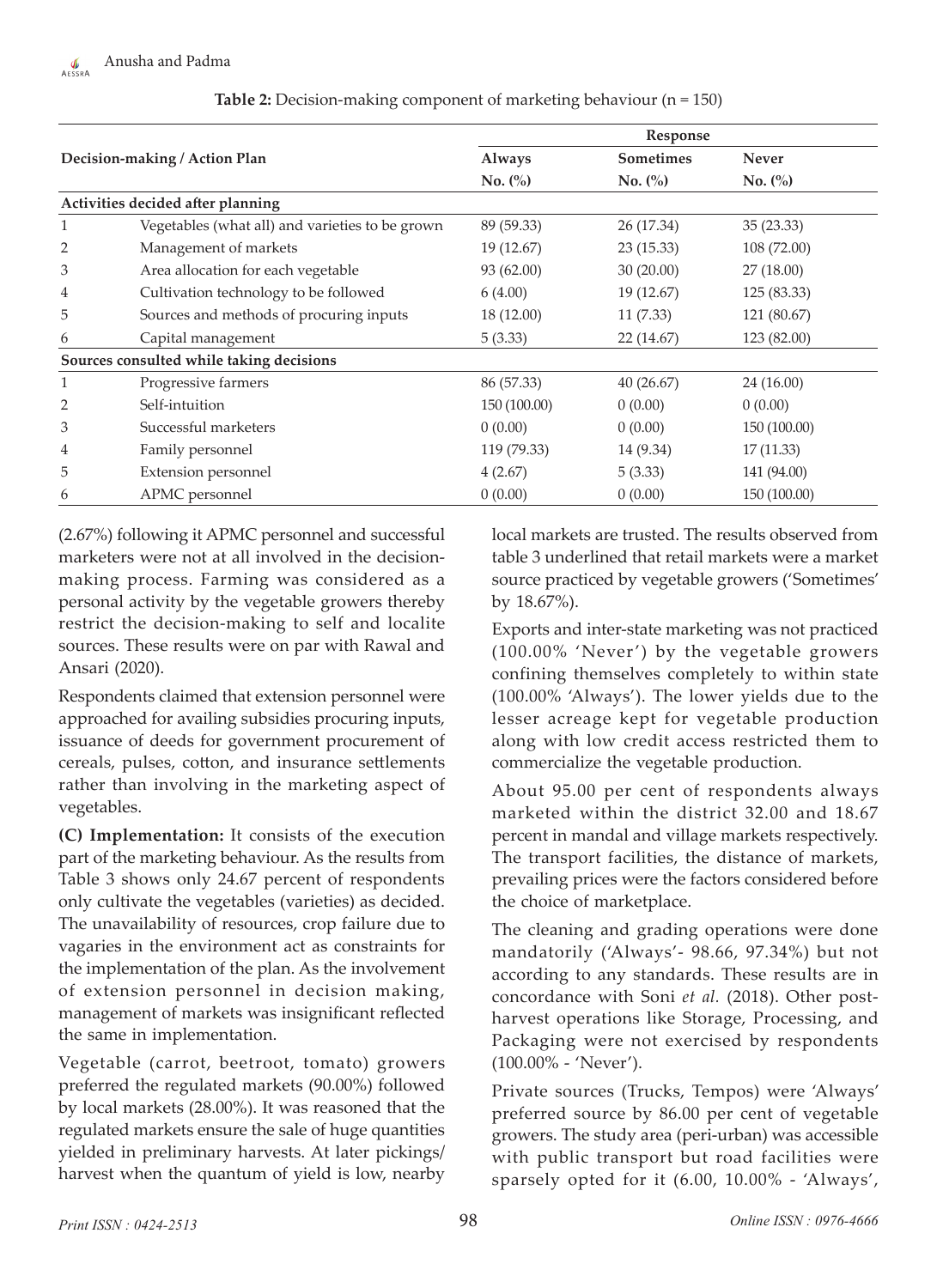**Table 3:** Implementation component of marketing behaviour (n = 150)

|     |                                                               | Response      |            |              |
|-----|---------------------------------------------------------------|---------------|------------|--------------|
|     | Implementation of action plan                                 | <b>Always</b> | Sometimes  | Never        |
|     |                                                               | No. (%)       | No. (%)    | No. (%)      |
| 1.  | Steps in implementation of action plan                        |               |            |              |
|     | Cultivate vegetables and varieties as decided                 | 37 (24.67)    | 45 (30.00) | 68 (45.33)   |
|     | Seek advice of extension Personnel for solving field problems | 2(1.33)       | 5(3.34)    | 143 (95.33)  |
|     | Follow marketing systems as decided                           | 0(0.00)       | 0(0.00)    | 150 (100.00) |
| 2.  | Market activities performed                                   |               |            |              |
| (a) | Type of market selected to sell vegetable produce             |               |            |              |
|     | Regulated market                                              | 135 (90.00)   | 10(6.67)   | 5(3.33)      |
|     | Wholesale market                                              | 12 (8.00)     | 21 (14.00) | 117 (78.00)  |
|     | Local market                                                  | 42 (28.00)    | 23 (15.33) | 85 (56.67)   |
|     | Retail market                                                 | (0.00)        | 28 (18.67) | 122 (81.33)  |
| (b) | Place of market                                               |               |            |              |
|     | Within village                                                | 28 (18.67)    | 36 (24.00) | 86 (57.33)   |
|     | Within mandal                                                 | 48 (32.00)    | 38 (25.33) | 64 (42.67)   |
|     | Within district                                               | 135 (90.00)   | 8(5.33)    | 7(4.67)      |
|     | Within state                                                  | 150 (100.00)  | 0(0.00)    | 0(0.00)      |
|     | Outside state                                                 | 0(0.00)       | 0(0.00)    | 150 (100.00) |
|     | Export                                                        | 0(0.00)       | 0(0.00)    | 150 (100.00) |
| (c) | Cleaning of produces                                          | 148 (98.66)   | 1(0.67)    | 1(0.67)      |
| (d) | Grading of vegetables                                         | 146 (97.34)   | 2(1.33)    | 2(1.33)      |
| (e) | Place of storage                                              |               |            |              |
|     | Cold storage                                                  | 0(0.00)       | 0(0.00)    | 150 (100.00) |
|     | Own godown                                                    | 0(0.00)       | 0(0.00)    | 150 (100.00) |
| (f) | Selling vegetables after processing                           | 0(0.00)       | 0(0.00)    | 150 (100.00) |
| (g) | Packing of vegetables by improved methods                     | 0(0.00)       | 0(0.00)    | 150 (100.00) |
| (h) | Mode of transport                                             |               |            |              |
|     | Own vehicle                                                   | 12 (8.00)     | 6(4.00)    | 132 (88.00)  |
|     | Public transport                                              | 9(6.00)       | 15(10.00)  | 126 (84.00)  |
|     | Private transport                                             | 129 (86.00)   | 5(3.33)    | 16 (10.67)   |
| (i) | Time of sale                                                  |               |            |              |
|     | When prices are high                                          | 15(10.00)     | 9(6.00)    | 136 (84.00)  |
|     | When in need of money                                         | 29 (19.33)    | 16(10.67)  | 105 (70.00)  |
|     | Immediately after harvest                                     | 150 (100.00)  | 0(0.00)    | 0(0.00)      |
|     | Indebtedness to trader                                        | 3(2.00)       | 1(0.67)    | 146 (97.33)  |
| (j) | Weighing of the produce at the time of sale                   | 150 (100.00)  | 0(0.00)    | 0(0.00)      |
| (k) | Agency for sale of vegetables                                 |               |            |              |
|     | Self                                                          | 26 (17.33)    | 15(10.00)  | 109 (72.67)  |
|     | Through cooperatives                                          | 0(0.00)       | 0(0.00)    | 150 (100.00) |
|     | Through commission agent                                      | 133 (88.67)   | 6(4.00)    | 11(7.33)     |
|     | To government agencies - hostels                              | 0(0.00)       | 0(0.00)    | 150 (100.00) |
|     | Others: Retail market (Reliance, More)                        | 0(0.00)       | 28 (18.67) | 122 (81.33)  |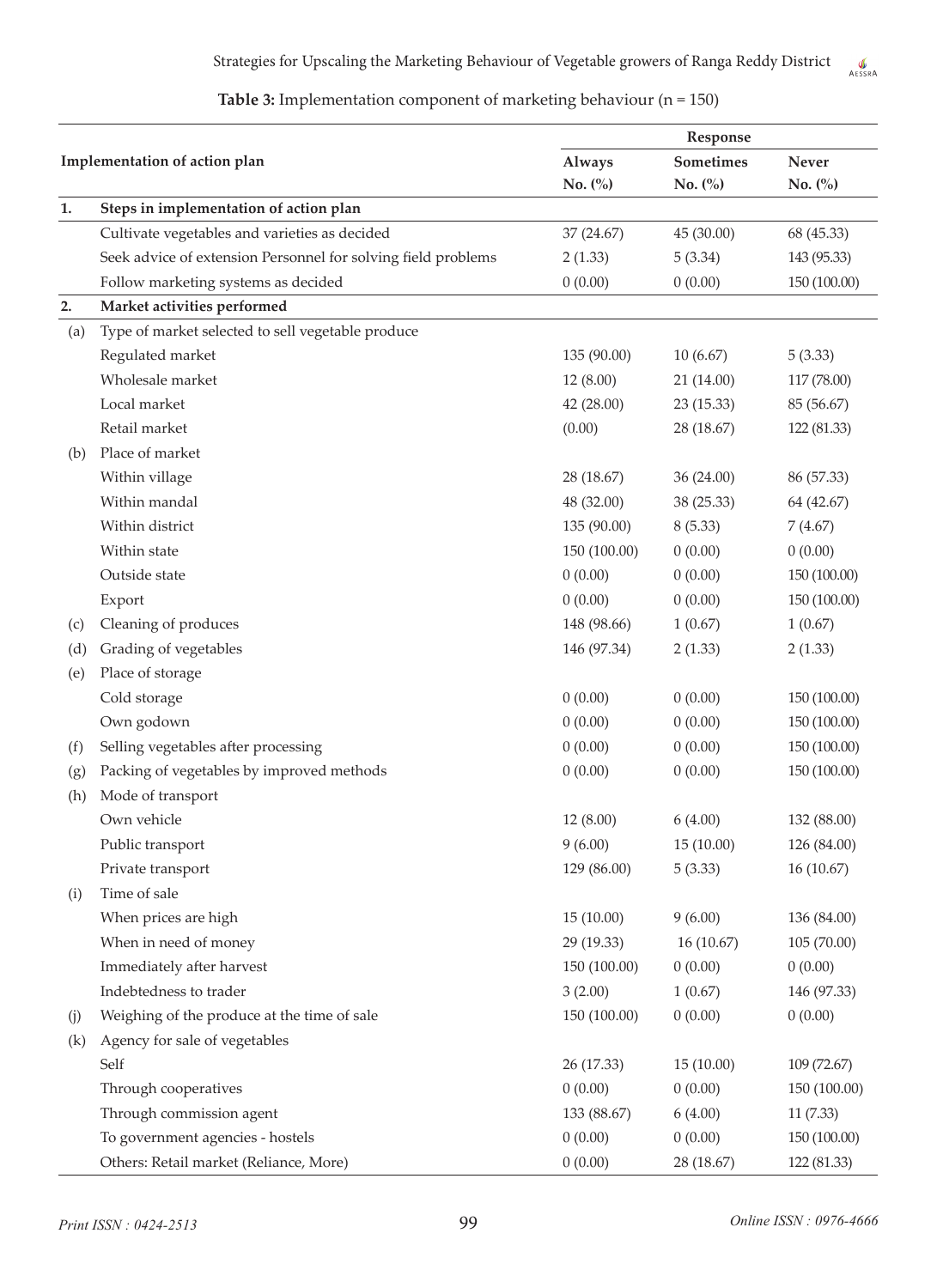'Sometimes'). It was justified that markets need to be reached early in the mornings when major transactions happen. With public transport not available in those early hours and frequent stops still delay reaching the market.

Considering the perishable nature vegetables were sold immediately after harvest (100.00% - Always) without waiting for better prices (84.00%). Weighment of the produce at the time of sale was definitely (100.00% 'Always') executed and the agency chosen for marketing is mostly commission agents (88.67%). The credibility of the agents and immediate cash requirements contributed to this behaviour. Lack of time for direct sale to the endusers stated by the respondents displayed these kinds of results. These results were in line with Srinivas *et al.,* (2016) and Kumar *et al.,* (2018). Only 18.67 per cent sometimes considered the retail agencies. The non-existence of Cooperatives ruled out the chance of it as an agency for marketing of vegetables along with a Government agency (100.00% 'Never').

**(D) Review:** Any activity is completed only after the review. The respondents were asked about the evaluation of their farm activities and the results are recorded in Table 4. Documentation of marketing experiences was executed sometimes by only 19.33 per cent of the respondents. About 22.00 per cent of vegetable growers analyzed the changes of market situation sometimes and 24.00 per cent of them came up with a new action plan.

On a holistic view, it could be generalized that vegetable growers did not carry out the review which could be attributed to their lack of planning.

#### **Suggestions for upscaling the marketing behaviour of vegetable growers in the study area**

# **At Village level**

1. Farmer Producer Organizations (FPOs) are defined as a group of farmers who organise a registered entity to handle agriculture-related economic activities for the benefit of members who are also shareholders. It facilitates in the management of day-to-day issues such as seed procurement, increased labour and transportation costs, and price volatility. The Government of India has set out  $\bar{\tau}$  6,865 crores for the establishment of 10,000 new FPOs (financial assistance of  $\bar{x}$  18.00 lakh per FPO for a period of 03 years). Non-participation of vegetable growers in group activities can be attended by local leaders to register their groups and conduct economic operations. In the long run, an organisation can use its own resources to build infrastructure (transport vehicles, cold storage, and processing units), thereby enabling better state of farmers.

2. Fragmenting the market and setting up submarket yards nearer to the farmers with prices similar to primary market will help to reduce transport cost that indirectly raises farm income.

3. Mobilization of retail agencies to link with farmers directly to build trust and rely on it as complimenting market system. Retail agencies can provide specific trainings to vegetable growers regarding quality standards preferred by them.

#### **At Department / KVK's level**

1. Intrinsic motivation encourages people to be self-sufficient, which is thought to be the ideal way to achieve the desired outcome. The survey revealed that respondents were unaware of the importance of planning, decision-making, and review in commercial farm management. Extension personnel can assist farmers in planning farm activities and capital management by motivating them to transition from subsistence to commercial vegetable production.

2. Extension personnel is farmer 's personal cosmopolite who assist them from seed to market (market-led extension). Nevertheless, participants were unable to capitalize from their services

| <b>Table 4:</b> Review component of marketing behaviour (n= 150) |  |  |  |  |
|------------------------------------------------------------------|--|--|--|--|
|------------------------------------------------------------------|--|--|--|--|

| <b>Review</b> |                                                | <b>Always</b> | <b>Sometimes</b> | <b>Never</b> |
|---------------|------------------------------------------------|---------------|------------------|--------------|
|               | Documentation of marketing experiences         | 6(4.00)       | 29(19.33)        | 115 (76.67)  |
|               | Analysis of changes in the marketing situation | 11(7.33)      | 33(22.00)        | 106 (70.67)  |
|               | Preparation of new action Plan                 | 9(6.00)       | 36(24.00)        | 105(70.00)   |